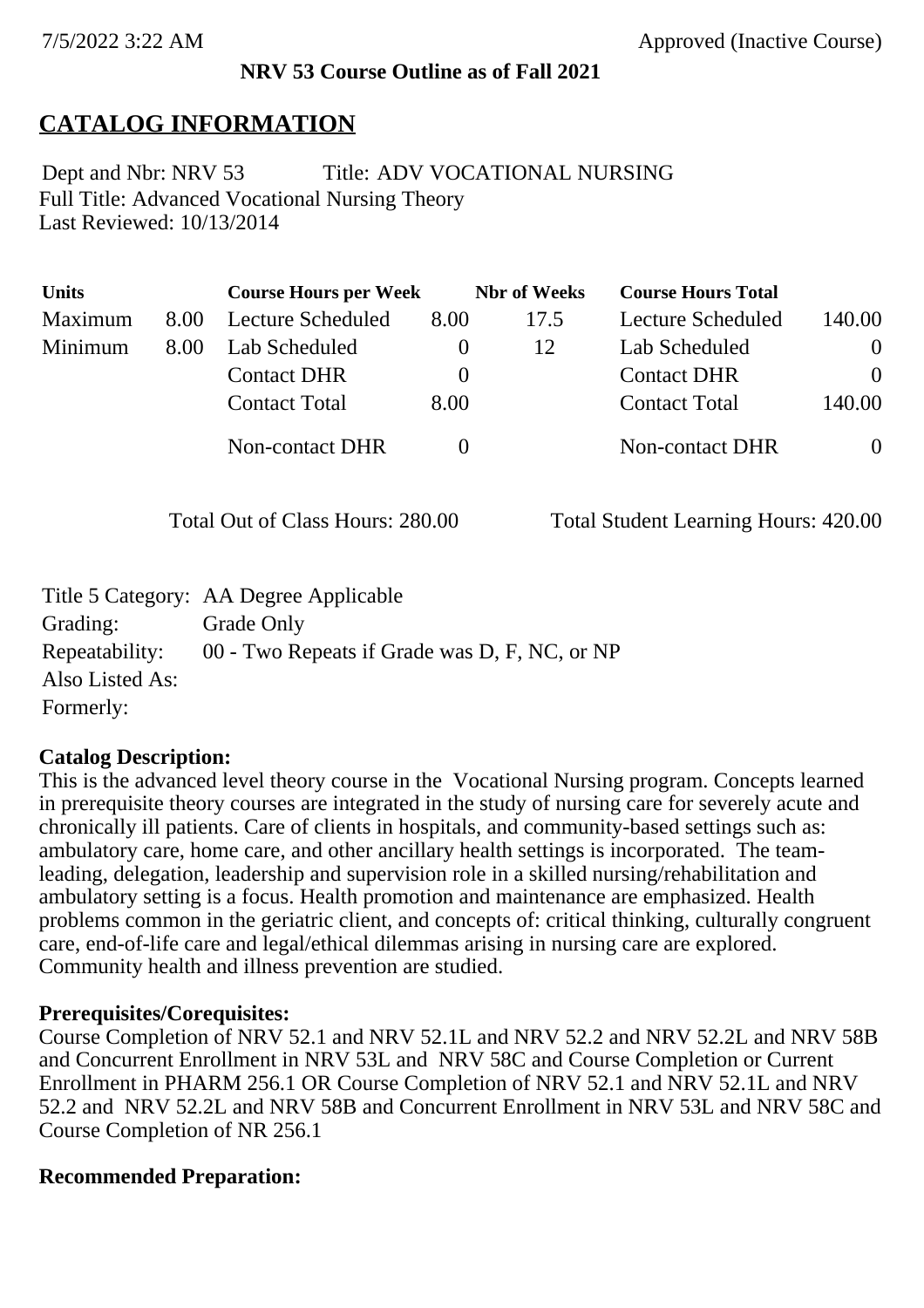### **Limits on Enrollment:**

#### **Schedule of Classes Information:**

Description: This is the advanced level theory course in the Vocational Nursing program. Concepts learned in prerequisite theory courses are integrated in the study of nursing care for severely acute and chronically ill patients. Care of clients in hospitals, and community-based settings such as: ambulatory care, home care, and other ancillary health settings is incorporated. The team-leading, delegation, leadership and supervision role in a skilled nursing/rehabilitation and ambulatory setting is a focus. Health promotion and maintenance are emphasized. Health problems common in the geriatric client, and concepts of: critical thinking, culturally congruent care, end-of-life care and legal/ethical dilemmas arising in nursing care are explored. Community health and illness prevention are studied. (Grade Only) Prerequisites/Corequisites: Course Completion of NRV 52.1 and NRV 52.1L and NRV 52.2 and NRV 52.2L and NRV 58B and Concurrent Enrollment in NRV 53L and NRV 58C and Course Completion or Current Enrollment in PHARM 256.1 OR Course Completion of NRV 52.1 and NRV 52.1L and NRV 52.2 and NRV 52.2L and NRV 58B and Concurrent Enrollment in NRV 53L and NRV 58C and Course Completion of NR 256.1 Recommended: Limits on Enrollment: Transfer Credit:

# **ARTICULATION, MAJOR, and CERTIFICATION INFORMATION:**

Repeatability: Two Repeats if Grade was D, F, NC, or NP

| <b>AS Degree:</b><br><b>CSU GE:</b> | Area<br><b>Transfer Area</b> | Effective:<br>Effective: | Inactive:<br>Inactive: |
|-------------------------------------|------------------------------|--------------------------|------------------------|
| IGETC:                              | <b>Transfer Area</b>         | Effective:               | Inactive:              |
| <b>CSU Transfer:</b>                | Effective:                   | Inactive:                |                        |
| <b>UC</b> Transfer:                 | Effective:                   | Inactive:                |                        |

#### **CID:**

**Certificate/Major Applicable:** 

[Both Certificate and Major Applicable](SR_ClassCheck.aspx?CourseKey=NRV53)

# **COURSE CONTENT**

### **Student Learning Outcomes:**

Upon completion of the course, students will be able to:

1. Use previously learned concepts and apply to the analysis of the needs of clients with unstable acute illness, severe chronic illness and mental health issues.

2. Analyze, compare and contrast, advanced clinical syndromes, in adult medical surgical and mental health clients.

3. In collaboration with the RN, formulate a plan and demonstrate skills related to leadership, delegation, critical thinking, problem solving and decision making in community health and in working with a group of clients in team leading in skilled nursing.

4. Apply theory to practice in working with adult clients with unstable acute illness and severe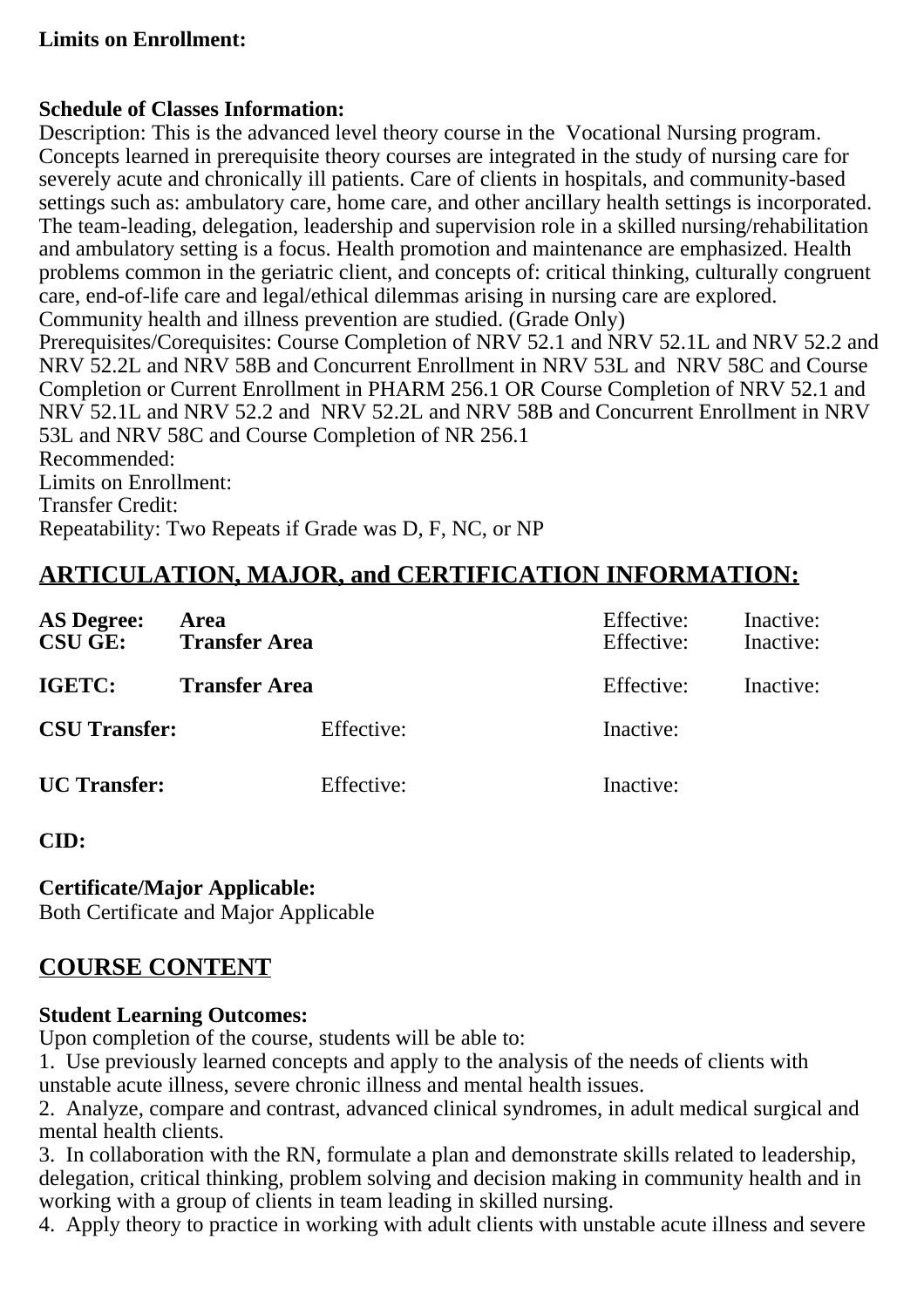chronic illness and mental health clients in need of higher level nursing care.

# **Objectives:**

Upon completion of this course, students will be able to:

1. Apply advanced level concepts to the analysis of needs of patients with unstable acute illness, severe chronic illness, and mental health illness.

2. Apply Orem's Self-Care Deficit Theory to clinical scenarios involving patients with multiple self-care deficits.

3. Apply adult development concepts to the design of nursing systems for the nursing care of older adults.

4. Collaborate with other nurses and health care professionals in solving problems related to hypothetical clinical scenarios where the VN assumes the leadership role.

5. Compare and contrast pathophysiological processes with effects in younger and older adults .

6. Predict the effects of medications on adults, including mental health clients.

7. Describe common clinical syndromes encountered in adults and older adults including typical nursing, medical and allied health care and pharmacologic therapies:

a. acute renal failure and end-stage renal disease

b. degenerative neurologic and muscular disorders

- c. musculoskeletal diseases
- d. electrolyte imbalances
- e. integumentary disorders, especially those common to the elderly
- f. immune system disorders
- g. respiratory disorders
- h. cardiac and vascular disorders
- i. bowel disorders
- j. hepatobiliary disorders

k. mental health disorders, including: mood disorders, bipolar, and schizophrenia

8. Formulate plans of care for patients in case scenarios with a focus on diagnostics, labs, monitoring and responses to treatment.

9. Design and implement brief tutorials for patients with chronic illness and those cared for in their homes.

10. Analyze ethical dilemmas related to organ transplant and end-of -life issues (especially those common in the frail elderly).

11. Compare and contrast strategies and techniques employed in the care of adults and the elderly.

12. Evaluate and present examples of community health resources.

13. Comply with the Nurse Practice Act.

14. Integrate professional relationships and membership in professional organizations into nursing practice.

# **Topics and Scope:**

1. Care of the gerontological patient in a variety of health settings:

a) changes of aging in normal physiologic processes

b) losses, sexuality issues, special concerns with pharmacologic and fluid balance

2. Advanced level of gerontological concepts with clinical experience in home care and skilled nursing in the community.

3. Common gerontologic and chronic illness concerns related to skin breakdown, current wound care, incontinence categories, and treatment options.

4. Peripheral vascular disorders and relationship to culture and aging.

5. Leadership role in the vocational nurse (VN) scope of practice including: team-leading role in skilled nursing and preceptee role in preparation for entry level job as a new graduate.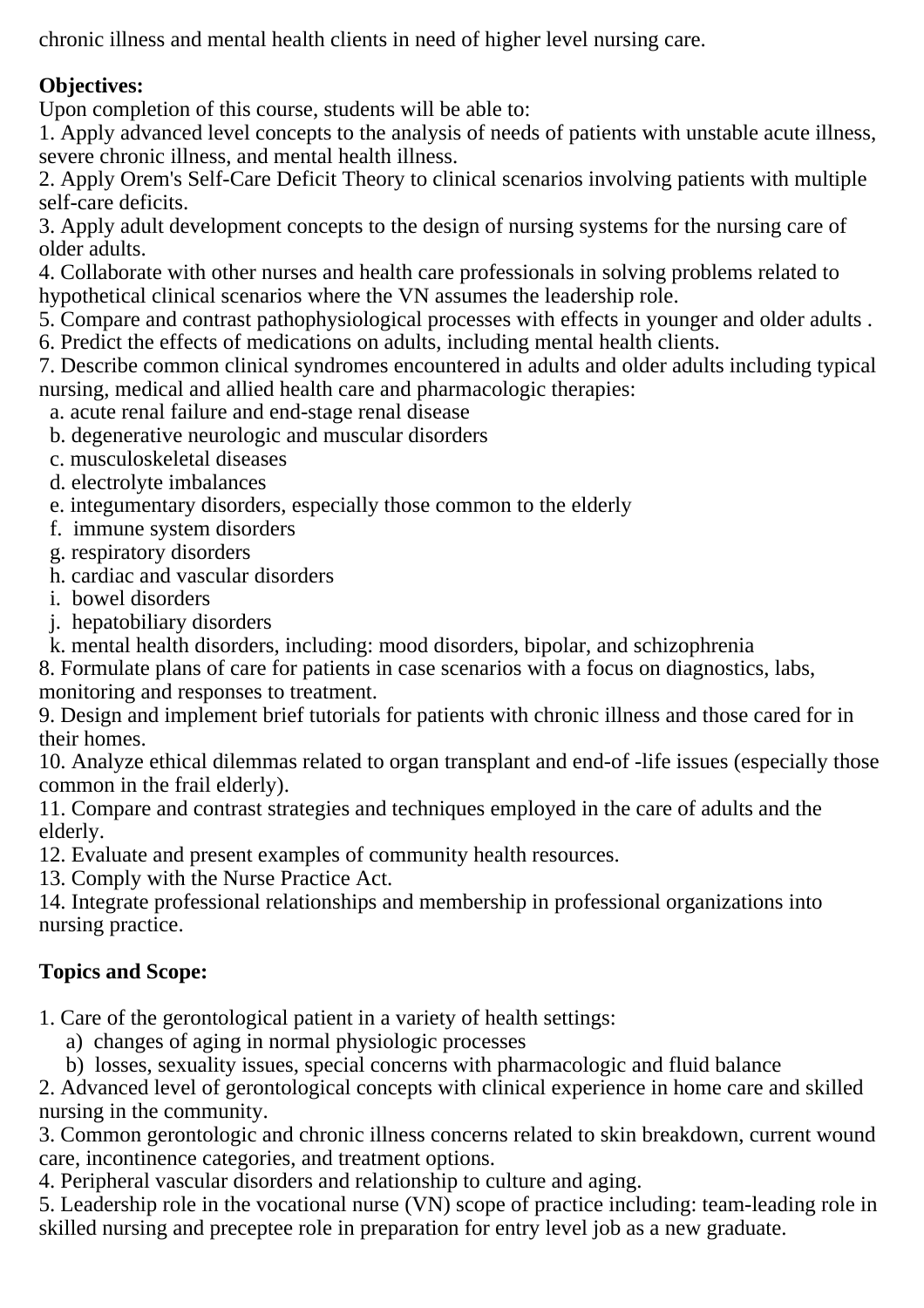6. Vocational relationships and professional organizations:

- a) BVNPT (Board of Vocational Nursing) roles/disciplinary hearing
- b) team leadership and conflict resolution
- c) delegation to unlicensed personnel
- d) inter-shift reports and "getting and transcribing" of doctor's orders

7. Preceptorship theory with focus on teacher/learner roles, leadership, conflict resolution, self evaluation process, critical thinking and priority setting for entry level new graduate role.

8. Mental Health Nursing Assessment, intervention and evaluation of common disorders and monitoring of responses to psychotropic drugs.

9. End stage renal disease and organ transplants:

a) special care

b) diet

c) diagnostics

d) dialysis

e) drugs

 f) overall nursing care and treatment plan, including: consents, costs, criteria, transplant care and concerns related to drugs and complications

10. Common chronic illness problems related to degenerative disorders of the neurologic system:

- a) Parkinsons, myasthenia gravis, and multiple sclerosis, and more
- b) nursing care and treatment plans

11. Advanced monitoring of fluid and electrolyte status of patients.

12. Chronic illness including degenerative disorders related to the muscular system and repetitive work injuries.

13. Advanced immunology theory:

a) Acquired Immunological Disease (AIDS): the current trends and treatments

b) hypersentitivity: allergy categories and treatment options

14. Cardiovascular disorders with a focus on cardiogenic shock, heart failure, pacemakers, and current trends in cardiology.

15. Common pulmonary problems: review of pneumonia, asthma, Acute Respiratory Distress Syndrome (ARDS), and cancer of the lung/head and neck, leading to tracheostomy.

16. Gastrointestinal system with a focus on malabsorption syndromes and stoma care, resulting from ulcerative disease processes.

17. Hepatic and pancreatic disorders with a focus on hepatitis categories:

a) latest trends and treatment

 b) drug therapies and relationships with blood glucose monitoring and pancreatic enzyme replacement

18. Hematologic disorders reviewed with a focus on Sickle cell, Hodgkin's and non-Hodgkins, leukemias and anemias (nursing care and common treatment and drug therapy, monitoring of labs/diagnostics).

19. Emergency medical care with focus on burns and their categories for treatment, first aid, disasters, Cardio-Pulmonary Resusitation (CPR), poisonings and prevention measures.

20. Critical thinking, priority setting, case study review for performing quick data base collection and five-minute assessment guidelines.

21. Community health nursing concepts and care of the chronically ill.

a) reimbursement issues and governmental regulations

 b) special care needs of patients suffering from a variety of conditions on seizure meds and having rehabilitative needs

22. Public health issues: tuberculosis (TB) what's current in trends and treatment.

# **Assignment:**

1. Reading assignments: approximately 50-100 pages per week.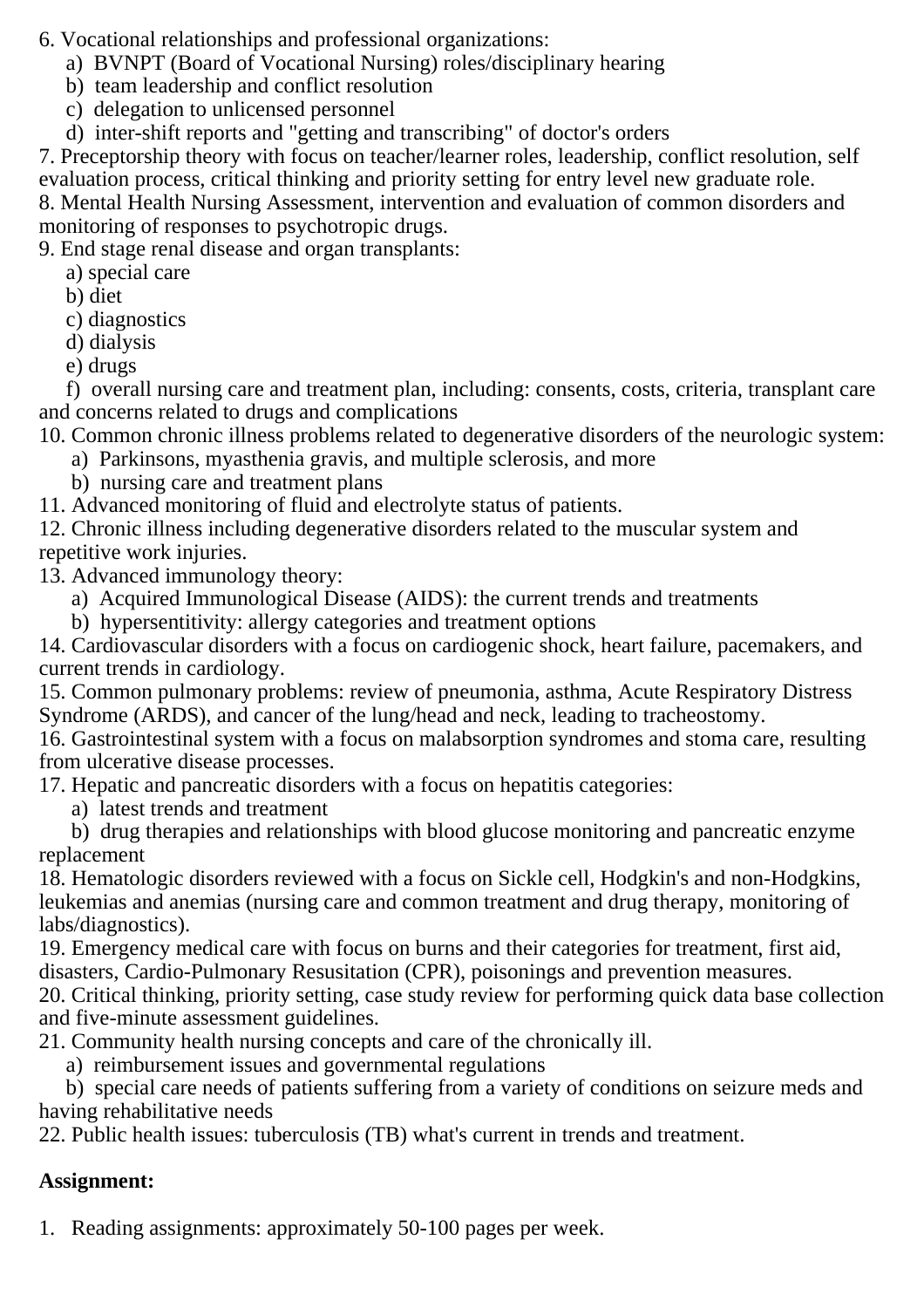- 2. Written homework: answering of 5-20 objectives per week.
- 3. Case studies: approximately 1-2 per week for group discussion.
- 4. Community health report: one over the course of semester.
- 5. Dialysis report paper: one written report with teaching scenario.
- 6. Home care paper.
- 7. Quizzes: 1-2 per week.
- 8. Exams: approximately 4 exams over course of semester.
- 9. Final: one cumulative final exam.
- 10. Practice licensure exam.
- 11. Case scenarios, concept maps, portfolio, and textbook study guides.

### **Methods of Evaluation/Basis of Grade:**

**Writing:** Assessment tools that demonstrate writing skills and/or require students to select, organize and explain ideas in writing.

| Portfolios, including journals, concept maps, assigned |  |  |  |
|--------------------------------------------------------|--|--|--|
| papers.                                                |  |  |  |

**Problem Solving:** Assessment tools, other than exams, that demonstrate competence in computational or noncomputational problem solving skills.

Case scenarios in delegation, leadership, nursing care priorities.

**Skill Demonstrations:** All skill-based and physical demonstrations used for assessment purposes including skill performance exams.

**Exams:** All forms of formal testing, other than skill performance exams.

Quizzes, exams, and final exams. Exams

**Other:** Includes any assessment tools that do not logically fit into the above categories.

Participation and attendance.  $\begin{array}{ccc}\n\text{Other Category} \\
\text{O-ty} \\
\text{O-ty}\n\end{array}$ 

## **Representative Textbooks and Materials:**

- 1. Course syllabi. Current Edition. Available online only.
- 2. VN Faculty, Vocational Nursing Student Handbook, Current Edition. Available online only.
- 3. Elsevier Bundle that includes E-books

a. deWit, S. C., Kumagi, C.K. Medical-Surgical Nursing: Concepts & Practice, 2nd Edition, 2012, Saunders Elsevier.

b. deWit, Virtual Clinical Excursions 3.0 for Medical-Surgical Nursing, 4th Edition, 2013,

| $5 - 10%$ |  |
|-----------|--|
|           |  |
|           |  |
|           |  |

|      | <b>Skill Demonstrations</b> |
|------|-----------------------------|
| None | 0%                          |

Writing  $5 - 10\%$ 

Problem solving

80 - 90%

 $0 - 5\%$